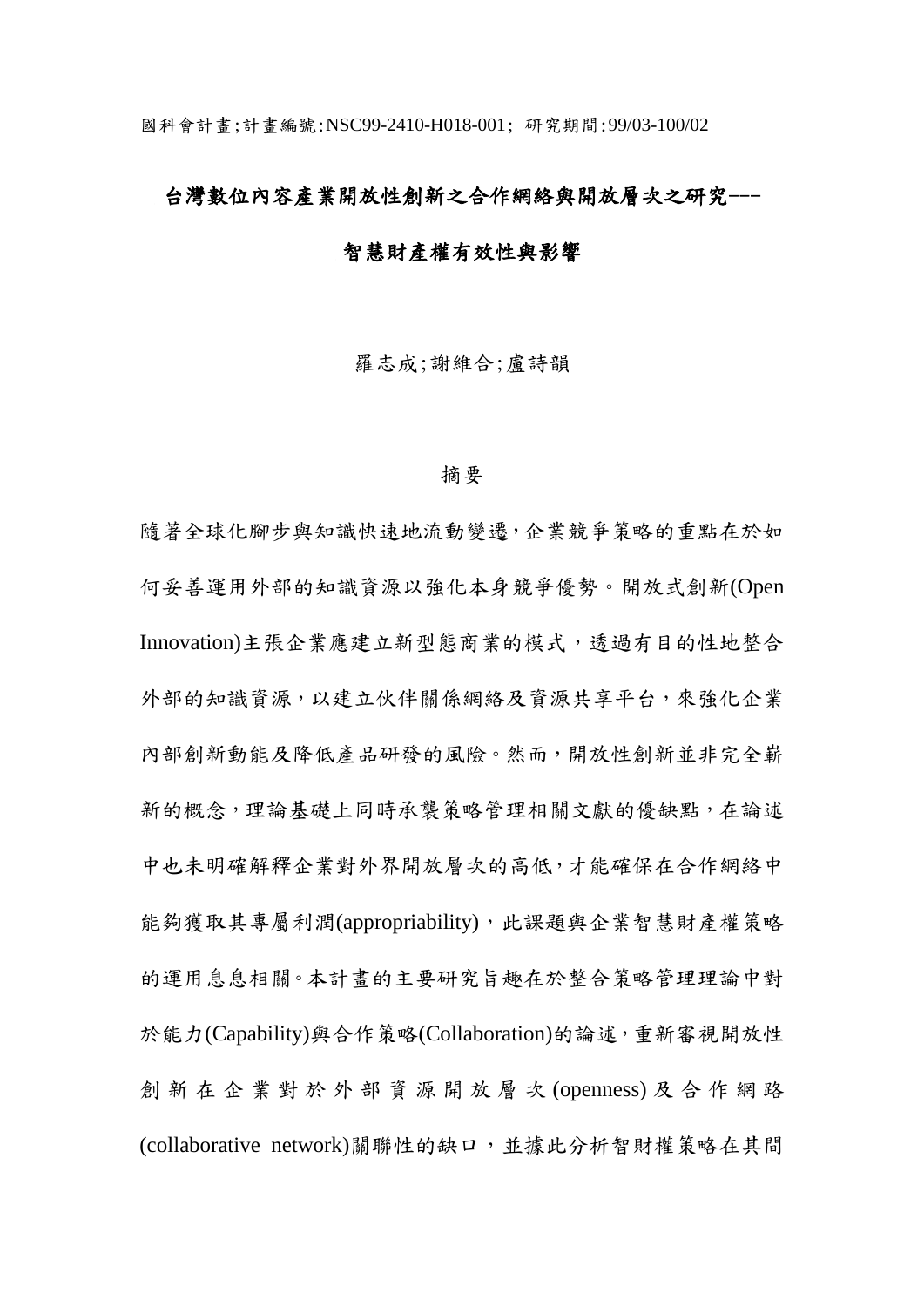所扮演的角色及其影響力。職此,本研究以我國數位內容產業的企業 創新行為做為研究對象,由於智財權對數位內容產業具有特殊的重要 性,並常運用共同合作開發新產品的創新策略,本研究期望透過由外 而內及由內而外兩種研究策略,結合量化與質化的證據來論證企業如 何透過管理對外部資源的開放層次及智財權策略的應用,能夠確保及 截取在共同合作網絡平台上創新的專屬利潤。總之,本研究將有助於 進一步梳理開放性創新對智財權策略論述的不足、以及擴展在新興產 業端之知識應用。

關鍵字: 開放性創新;智慧財產權;合作網絡;數位內容產業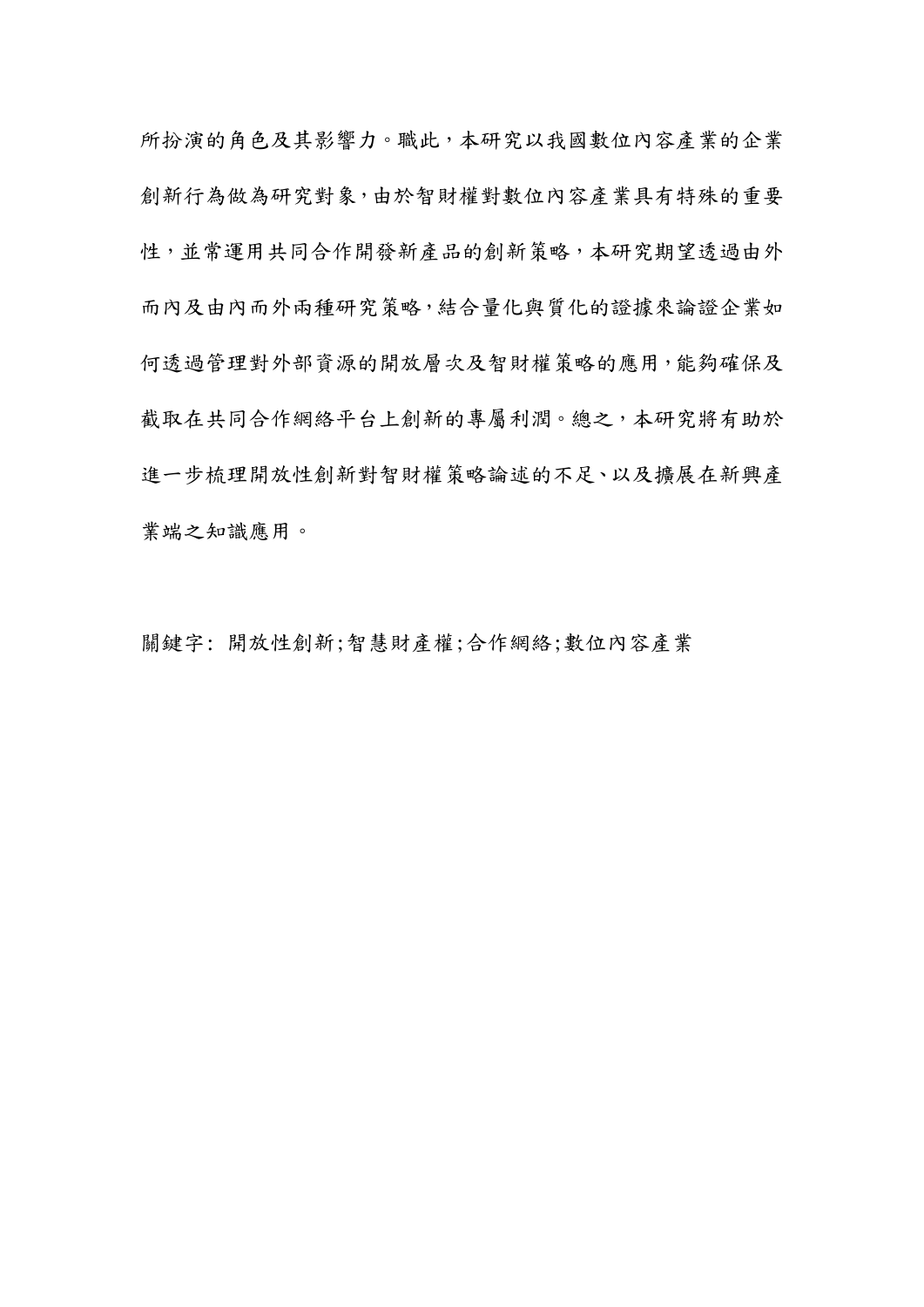# **The Study on Openness and Collaborative Network of Open Innovation in the Digital Content Industry of Taiwan--- The Effectiveness and Impact of Intellectual Property Rights**

羅志成;謝維合;盧詩韻

## Abstract

Since knowledge is growing faster and globally dispersed, firms are expected to release organization's boundaries in order to best utilise external sources of resources and knowledge in a managed way. The notion of Open Innovation (hereafter as OI), therefore, has received wide attention and intensive interest from academics and business. OI implies that ideas, resources and talents flow in and out of organization with the purpose that firms rely on external sources of innovation more than ever (Chesbrough, 2003). Indeed, the pros and cons of innovation strategy to accomplish radically new product through accessing knowledge resources externally has already been highlighted in strategic management literature. This leads to a need for more critically reviewing the capability perspective and collaboration strategies related literature. Furthermore, as R&D information is regarded as sources of competitive advantage, inventor is supposed to reluctantly reveal their valuable technologies and knowledge assets due to its high risk of losing their return. That is, whether firms intend to be open or not is mainly based on their appropriability strategies to capture values from their innovative efforts. In addition, another concern is how firms maintain their competitive momentum of internal innovation process to appropriate value created by external sources and knowledge. In this project the notion of OI will be critically examined with regard to appropriability in terms of the effectiveness and use of Intellectual property rights (IPRs). The main objective of the project is to explore the effectiveness and use of IPRs strategies in encouraging or discouraging OI by developing a deeper empirically-based understanding of digital content industries of Taiwan. The first aim of the project is to develop and solidify the origins of open innovation theories. We address this issue by counting on a capability perspective and collaboration strategies implied from strategic management literature. As such this issue specially addresses the